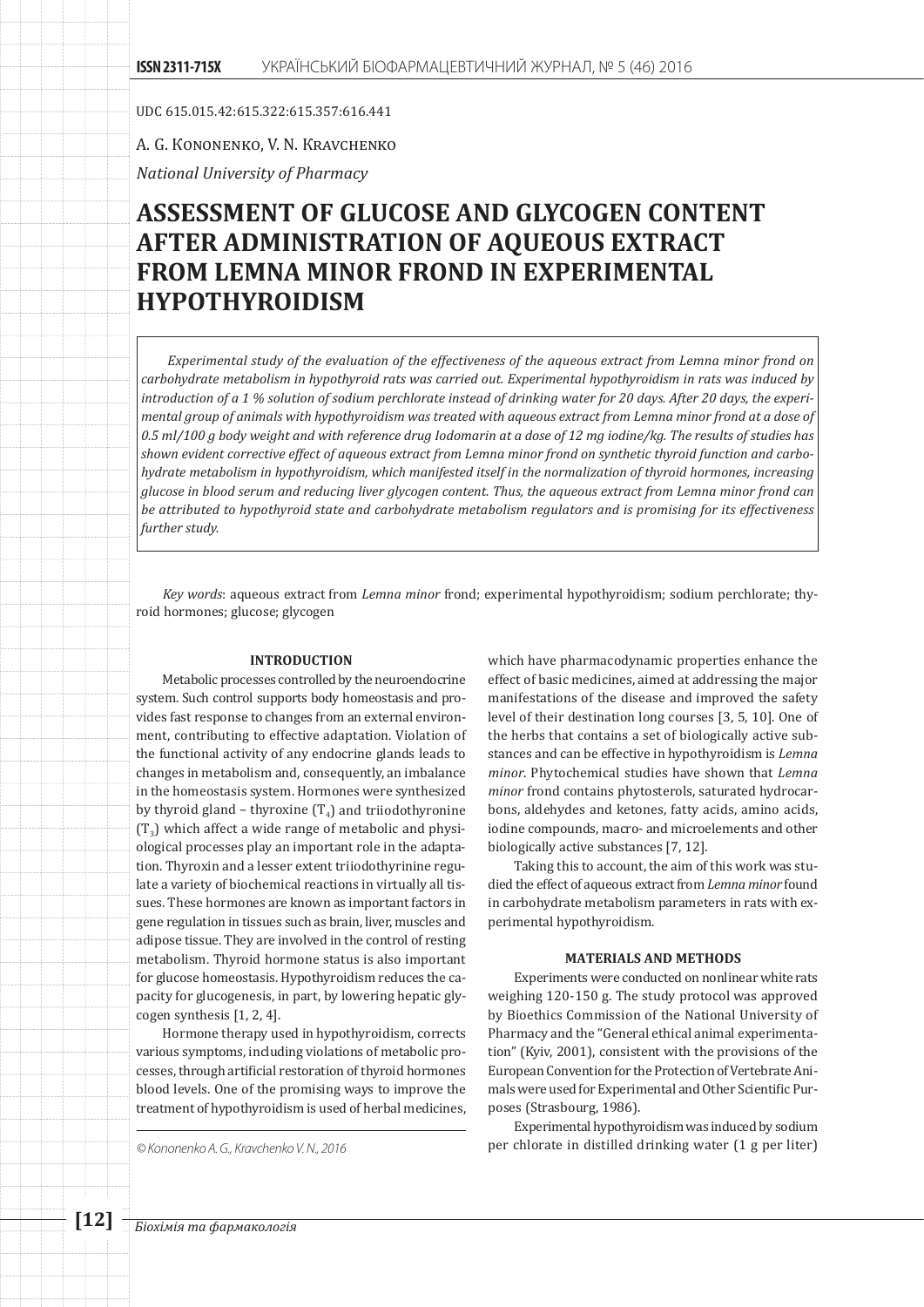Table

| THE CONCENTRATION OF THYROID HORMONES $(T_v, T_u)$ IN SERUM RAT RESEARCH GROUPS (n = 10) |  |
|------------------------------------------------------------------------------------------|--|
|                                                                                          |  |

| $1.97 \pm 0.104^*/$ **<br>$2.13 \pm 0.16***$<br>$1.36 \pm 0.07*$<br>$T_{\rm a}$ , nmol/l<br>$2.59 \pm 0.20$  |  |
|--------------------------------------------------------------------------------------------------------------|--|
| $27.49 \pm 1.32^*$<br>$45.85 \pm 1.62$ */**<br>$63.37 \pm 3.03$<br>$51.50 \pm 2.61$ */**<br>$T_{\mu}$ nmol/l |  |

Note: AELMF – aqueous extract from *Lemna minor* frond; Values are mean ± SEM, n = number of animals in each group; \* – P < 0.05 versus control group; \*\* – P < 0.05 versus hypothyroid group.

for 20 days. Control (vehicle) rats were received equal volume of drinking water [11]. Twenty days after induction of hypothyroidism treatment of animals was starting. Healthy rats were used as normal control. Rats were induced by hypothyroidism and randomly divided into four groups ( $n = 10$ ). Group 1 is normal untreated rats were given distilled water 0.5 ml/100 g of body weight daily orally for 21 days. Group 2 is hypothyroid untreated rats were given normal saline 0.5 ml/100 g of body weight daily orally for 21 days. Group 3 is hypothyroid rats were treated with aqueous extract from *Lemna minor* frond 0.5 ml/100 g of body weight daily orally for 21 days. Group 4 is hypothyroid rats were treated with Iodomarin 12 µg/kg daily orally for 21 days.

After the experiment, animals were sacrificed by immediate decapitation and the blood and the liver were collected. Concentration of  $T_3$  and  $T_4$  determined in blood serum by ELISA was using test kits "Chema" (Russia). Glycogen content was determined in liver homogenate using anthrone reagent [8].

All data expressed as Mean ± SEM and data were entered and analyzed the using of statistical package "Statistica 6.0" with multiple comparisons. The Newman-Keylsa test was used to determine difference between groups. Values of *P* < 0.05 were considered as statistically significant [6, 9].

#### **RESULTS AND DISCUSSION**

The ELISA results of the blood serum in rats have shown that the use of sodium per chlorate was resulted in decreased synthetic thyroid function, which was shown to reduce the levels of thyroid hormones compared with control group of animals (Table). Thyroxin level was de-



**Fig. 1***. The content of glucose in the blood serum of rats of different experimental groups*

Note: \* – P < 0.05 versus control group; AELMF – aqueous extract from Lemna minor frond

creased by 56.6 % ( $p \le 0.05$ ),  $T_2$  – by 47.5 % ( $p \le 0.05$ ). Development hypothyroid condition was also accompanied by changes in glucose homeostasis. The concentration of glucose in the blood serum was decreased by 14.4 %, liver glycogen increased by 2.54 folds (Fig. 1, 2). Decreased glucose level may be connected with changes in its intestine absorption by decreasing hexokinase activity and violation of its transport through the blood. In addition, hypothyroidism associated with decreased gluconeogenesis and glycogenolisis resulting in increment in glycogen in liver. In addition, hypothyroidism lowers glycogen phosphorylase activity in the liver [2, 4].

The introduction of aqueous extract from *Lemna minor*  frond led to improvement of synthetic thyroid function, which was resulted in increasing of  $T_4$  and  $T_3$  levels by 1.87 and 1.56 folds, respectively, compared with hypothyroid animals. It should be noted that effect of study extract on thyroid hormones was slightly higher than the effect of the reference drug Iodomarin. Administration of Iodomarin led to the increasing of  $T_4$  and  $T_3$  by 1.7 and 1.45 folds, respectively, compared with a hypothyroid group (Table).

Analysis of the experimental data relative to glucose in the blood serum of the rats showed that its concentration increased in hypothyroid animals treated with aqueous extract from *Lemna minor* frond and reached the level of control group. Effect of the reference drug Iodomarin, which was used for the prevention of thyroid diseases due to lack of iodine, also resulted in the increasing of blood glucose until values of control group.

Experimental data has shown that investigated objects act on liver glycogen content in rats in the same manner as on the thyroid hormones level. Course introduction



**Fig. 2.** *The content of glycogen in the liver of rats of different experimental groups*

Note: \* – P < 0.05 versus control group; \*\* – P < 0.05 versus hypothyroid group; AELMF – aqueous extract from Lemna minor frond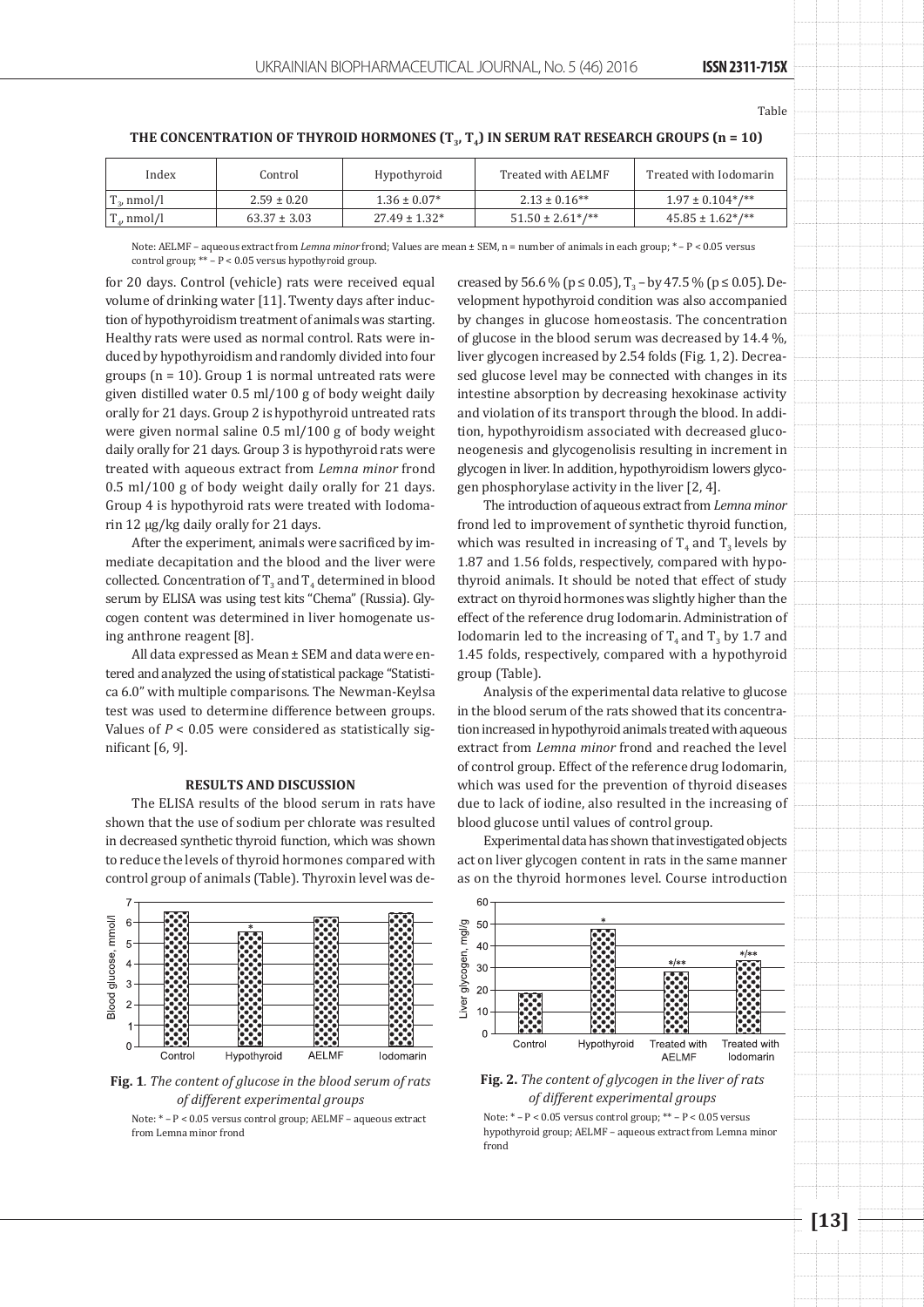of aqueous extract from *Lemna minor* frond has resulted in normalizing liver function in rats, which manifested itself in a significant increased glycogen levels by 41.3 % (p < 0.05) compared with a hypothyroid group. In addition, the experiment has shown that the effect of investigated extract on the glycogen content was slightly higher than the effect of the reference drug Iodomarin. The use of which led to the likely increase in glycogen content by 30.9 % was compared with the hypothyroid group. Based on obtained experimental data may suggest that the effect of aqueous extract from *Lemna minor* frond was not only realized through its action on thyroid function, but also due to its effects on enzyme systems was involved in the glucose metabolism. Aqueous extract from *Lemna minor* frond mechanism of action on these processes requires further study.

#### **CONCLUSIONS**

Experimental hypothyroidism was induced by administration of 1 % sodium perchlorate solution, characterized by reduced synthetic thyroid function and, consequently, changes in carbohydrate metabolism, manifested in the decreasing of  $T_4$  and  $T_3$  levels, the concentration of blood serum glucose and increasing the liver glycogen content in the experimental animals. The introduction of aqueous extract from *Lemna minor* frond at a dose of 0.5 ml/100 g body weight contributed to raising the thyroid hormones and glucose levels and reduced glycogen content in animals with experimental hypothyroidism. Thus, the aqueous extract from *Lemna minor* frond can be attributed to thyroid hypofunction correctors and is promising for further study of its efficacy and mechanisms of action in other models of experimental hypothyroidism.

#### **REFERENCES**

- 1. Boelen A. Thyroid hormones and glucose metabolism: the story begins before birth // Exp. Physiol. – 2009. – Vol. 94. – P. 1050-1051.
- 2. Chakrabarti S. Thyroid disfunction modulates glucoregulatory mechanism in rat / S. Chakrabarti, S. Gu-

ria, I. Samanta, M. Das // Ind. J. Exp. Biology. – 2001. – Vol. 45. – P. 549-553.

- 3. Fadeev V. V. Problems of substitution treatment of hypothyroidism: present and prospects // Clin. i Experiment. Thyroidol. – 2012. – Vol. 8 (3). – P. 12-17.
- 4. Hvojnitskaya L. G. Poll of biochemical indicators of carbohydrate, lipid and electrolyte metabolism during phytotherapy of experimental hyperthyroidism / L. G. Hvojnitskaya, A. N. Ryabkov // Russian Biomed. Gazette Academician Pavlov. – 2003. – Vol. 1-2. – P. 42-47.
- 5. Javed Z. Levothyroxine treatment of mild subclinical hypothyroidism: a review of potential risks and benefits / Z. Javed, Th. Sathyapalan // Ther. Adv. Endocrinol. Metab. – 2016. – Vol. 7 (1). – P. 12-23. Doi: 10.1177/2042018815616543.
- 6. Khalaphyan A. A. STATISTICA 6: Statistical analysis of data. – M.: Binom-Press, 2007. – 512 p.
- 7. Nikiphorov L. A. Study of amino acid composition of duckweed (*Lemna minor* L.) / L. A. Nikiphorov, M. V. Belousov, N. S. Fursa // Bull. Sibirskoy Medicini. – 2011. – Vol. 5. – P. 74-77.
- 8. Meshkova N. P., Severun S. E. Practicum in biochemistry. Determination of glycogen with anthrone. Publishing house of the Moscow University, 1979. – P. 41-43.
- 9. Rebrova O. Y. Statistical analysis of medical data. The application package STATISTICA applications. – M.: Media Sphere, 2006. – 312 p.
- 10. Tretyak S. I., Hryschanovich V. Y. Modern methods of treatment of hypothyroidism. – Minsk: BGMU, 2011. – 150 p.
- 11. Yu K. The pharmacokinetics of perchlorate and its effect on the hypothalamus-pituitary-thyroid axis in the male rat / [K. Yu, L. Narayanan, D. Mattie et al.] // Toxicol. Appl. Pharmacol. – 2002. – Vol. 182 (2). – P. 148-159.
- 12. Vladymyrova I. N. Biologically active substunces of *Lemna minor* S. F. gray / І. N. Vladymyrova, V. А. Georgiyants // Himiko-Farmatsevticheskiy zhurn. – 2013. – Vol. 47 (11). – P. 29-31.